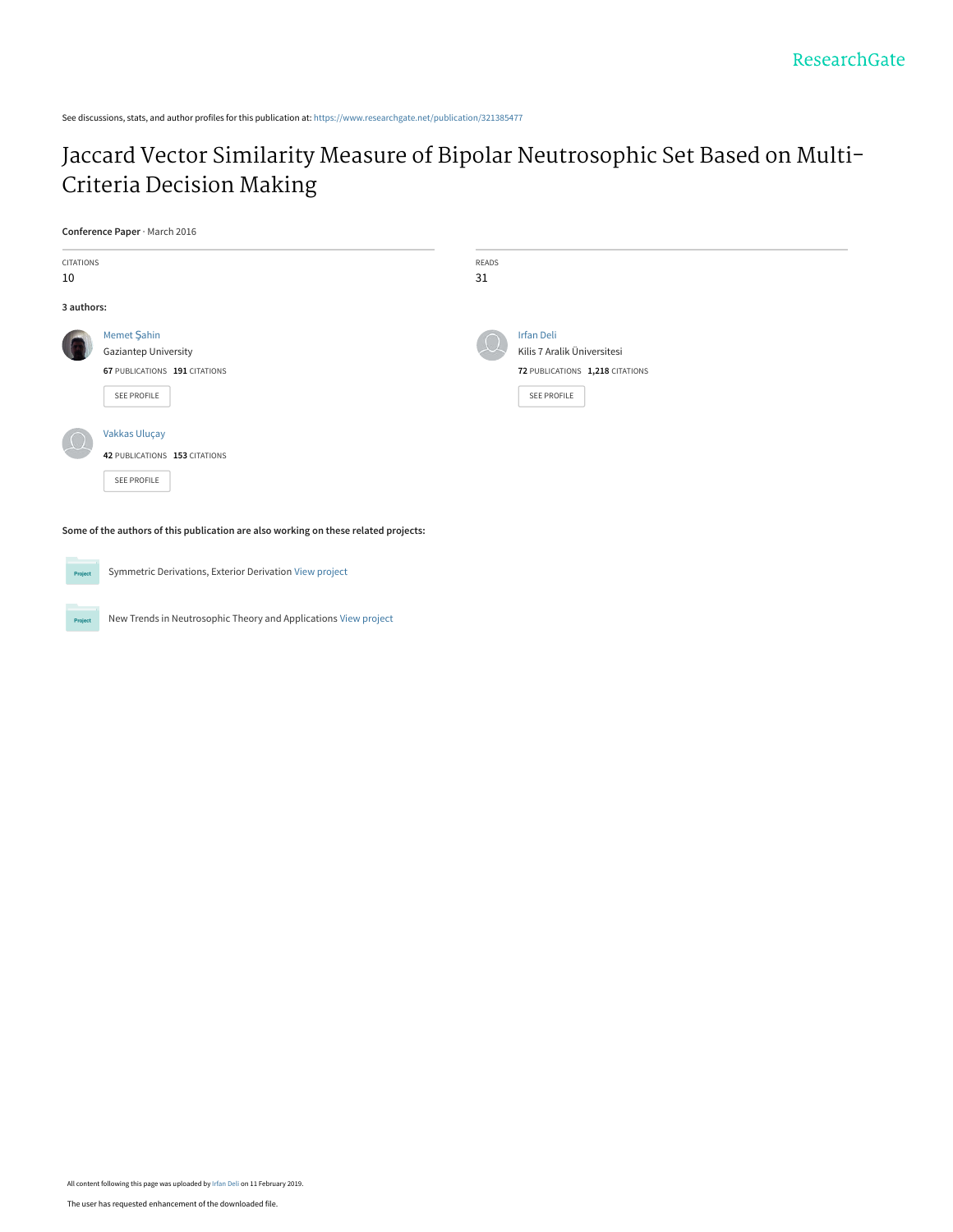# **Jaccard Vector Similarity Measure of Bipolar Neutrosophic Set Based on Multi-Criteria Decision Making**

# **Mehmet Şahin**

Gaziantep University, Department of Mathematics, Gaziantep 27310-Turkey

# **Irfan Deli**

Kilis 7 Aralık University, Muallim Rıfat Faculty of Education, Kilis 79000, Turkey

# **Vakkas Uluçay**

Gaziantep University, Department of Mathematics, Gaziantep 27310-Turkey

# **ABSTRACT**

The main aim of this study is to present a novel method based on multi-criteria decision making for bipolar neutrosophic sets. Therefore, Jaccard vector similarity and weighted Jaccard vector similarity measure is defined to develop the bipolar neutrosophic decision making method. In addition, the method is applied to a numerical example in order to confirm the practicality and accuracy of the proposed method.

**Keywords:** Neutrosophic set, bipolar neutrosophic set, Jaccard vector similarity measure, multicriteria decision making.

### **1. Introduction**

As generalization of fuzzy set [20] and intuitionistic fuzzy set [1], Smarandache [10,11] initiated the notation of neutrosophic set which has a truth-membership, a indeterminacy membership and a falsemembership function in <sup>-</sup>[0,1]<sup>+</sup>. After Smarandache, many extensions and examples of neutrosophic sets have been introduced by many researcher such as; single valued neutrosophic sets [13], interval neutrosophic sets [14], single valued neutrosophic multi-sets [5,16], N-valued interval neutrosophic sets [2], neutrosophic soft sets [9], interval neutrosophic soft sets [7], possibility neutrosophic soft sets [8], rough neutrosophic sets [12], and so on. As a significant content in fuzzy sets, the similarity measure between the these sets have received more attention to calculate the degree of similarity measure between proposed the sets in [2,3,4,12,15,17,18,19].

Recently, different a generalization of neutrosophic sets is proposed by Deli et a.[6] is called bipolar neutrosophic sets. The bipolar neutrosophic set can be effectively used to evaluate information during decision making process. Therefore, in this study we present a novel method by extending the Jaccard vector similarity measures of neutrosophic sets to bipolar neutrosophic sets.

# **2. Preliminaries**

In the subsection, we give some concepts related to neutrosophic sets and bipolar neutrosophic sets.

**Definition 2.1** [10-11] Let X be a universe of discourse. Then a neutrosophic set N is defined as:

$$
N = \{ (x, F_N(x), T_N(x), I_N(x)) : x \in X \},
$$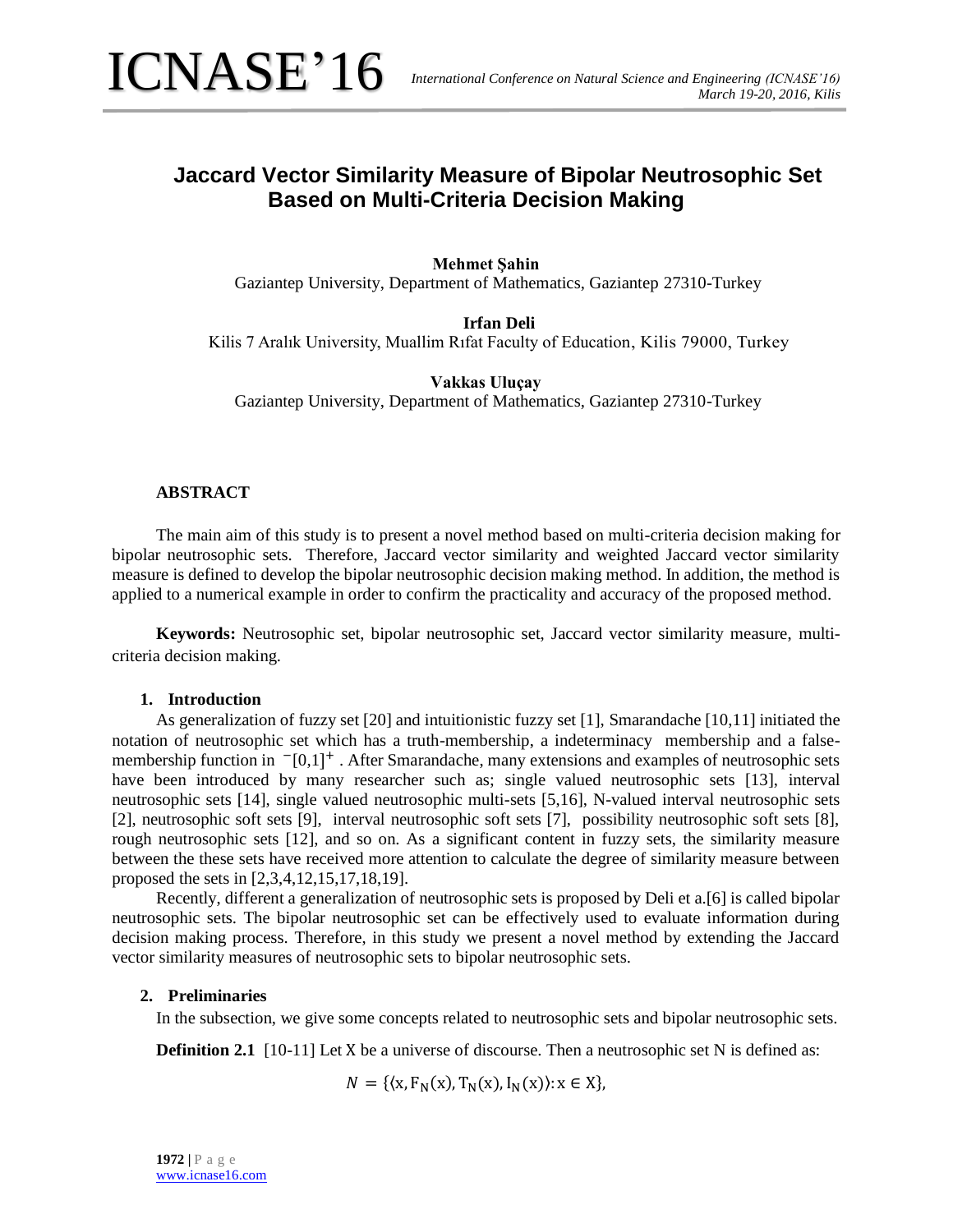which is characterized by a truth-membership function  $T_N: X \to [0^-, 1^+]$ , an indeterminacymembership function  $I_N: X \to 0^-$ , 1<sup>+</sup> [and a falsity-membership function  $F_N: X \to 0^-$ , 1<sup>+</sup> [.

There is not restriction on the sum of  $T_N(x)$ ,  $I_N(x)$  and  $F_N(x)$ , so  $0^- \leq \sup T_N(x) \leq \sup I_N(x) \leq$  $\sup F_N(x) \leq 3^+$ .

**Definition 2.2** [15] Let X be a universe of discourse. Then a single valued neutrosophic set(SVNset) is defined as:

$$
N = \{ (x, F_N(x), T_N(x), I_N(x)) : x \in X \},
$$

which is characterized by a truth-membership function  $T_N: X \to [0,1]$ , an indeterminacy-membership function  $I_N: X \to [0,1]$ and a falsity-membership function  $F_N: X \to [0,1]$ .

There is not restriction on the sum of  $T_N(x)$ ,  $I_N(x)$  and  $F_N(x)$ , so  $0 \leq \sup T_N(x) \leq \sup I_N(x) \leq$  $\sup F_N(x) \leq 3$ .

**Definition 2.3** [6] Let X be a universe of discourse. A bipolar neutrosophic set  $A_{BNS}$  in *X* is defined biject of the form  $A_{BNS} = \left\{ \left\langle x, T^+(x), I^+(x), F^+(x), T^-(x), I^-(x), F^-(x) \right\rangle : x \in X \right\},$ as an object of the form  $f'(r) I^+(r) F^+(r) T^-(r) I^-(r) F^-(r)$ 

$$
A_{BNS} = \left\{ \left\langle x, T^+(x), I^+(x), F^+(x), T^-(x), I^-(x), F^-(x) \right\rangle : x \in X \right\},\
$$
  

$$
T^+, I^+, F^+ : X \to [1, 0] \text{ and } T^-, I^-, F^- : X \to [-1, 0].
$$

The positive membership degree  $T^*(x)$ ,  $T^*(x)$ ,  $F^*(x)$  denotes the truth membership, indeterminate membership and false membership of an element  $x \in X$  corresponding to a bipolar neutrosophic set A<sub>BNS</sub> and the negative membership degree  $T^-(x)$ ,  $T^-(x)$ ,  $F^-(x)$  denotes the truth membership, indeterminate membership and false membership of an element  $x \in X$  to some implicit counter-property corresponding to a bipolar neutrosophic set  $A<sub>BNS</sub>$ .

Set- theoretic operations, for two bipolar neutrosophic set

$$
A_{BNS} = \left\{ \left\langle x, T_1^+(x), I_1^+(x), F_1^+(x), T_1^-(x), I_1^-(x), F_1^-(x) \right\rangle : x \in X \right\}
$$
  
and  

$$
B_{BNS} = \left\{ \left\langle x, T_2^+(x), I_2^+(x), F_2^+(x), T_2^-(x), I_2^-(x), F_2^-(x) \right\rangle : x \in X \right\}
$$
 are given as;

1. The subset;  $A_{BNS} \subseteq B_{BNS}$  if and only if

$$
T_{-1}^+(x) \le T_2^+(x) I_{-1}^+(x) \le I_2^+(x), F_{-1}^+(x) \ge F_2^+(x),
$$

and

where

$$
T^{-1}(x) \geq T^{-1}(x)
$$
,  $T^{-1}(x) \geq T^{-1}(x)$ ,  $F^{-1}(x) \leq F^{-1}(x)$ 

for all  $x \in X$ .

2.  $A<sub>BNS</sub> = B<sub>BNS</sub>$  if and only if,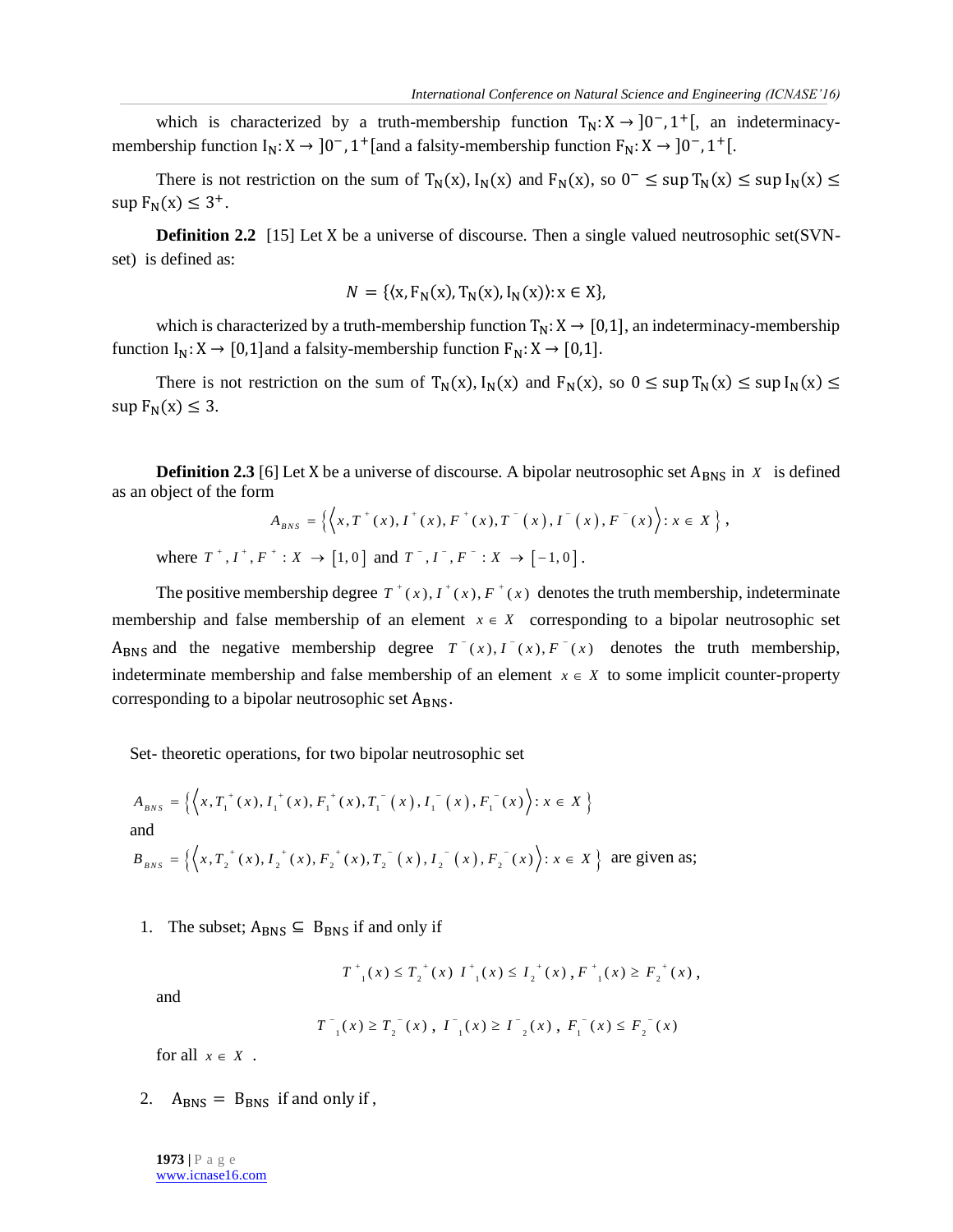$$
T_{-1}^+(x)=T_2^{+}(x)\;,\; I_{-1}^+(x)=I_2^{+}(x)\;,\; F_{-1}^{+}(x)=F_2^{+}(x)\;,\;
$$

and

$$
T^{-1}(x) = T_2^{-1}(x)
$$
,  $I^{-1}(x) = I^{-2}(x)$ ,  $F_1^{-1}(x) = F_2^{-1}(x)$ 

for all  $x \in X$ .

# 3. The complement of  $A_{BNS}$  is denoted by  $A_{BNS}^{\circ}$  and is defined by

$$
T_{A^c}^{+}(x) = \{1^+\} - T_A^{+}(x), \ I_{A^c}^{+}(x) = \{1^+\} - I_A^{+}(x), \ F_{A^c}^{+}(x) = \{1^+\} - F_A^{+}(x)
$$

and

$$
T_{A^c}^{\ \ \ \pi}(x) = \{1^-\} - T_A^{\ \ \pi}(x) \ , \ I_{A^c}^{\ \ \ \pi}(x) = \{1^-\} - I_A^{\ \ \pi}(x) \ , \ F_{A^c}^{\ \ \ \pi}(x) = \{1^-\} - F_A^{\ \ \pi}(x) \ ,
$$

for all  $x \in X$ .

4. The intersection

The intersection  
\n
$$
(A_{BNS} \cap B_{BNS})(x) = \begin{cases}\n\left\{\left(x, \min(T_1^+(x), T_2^+(x)), \frac{I_1^+(x) + I_2^+(x)}{2}, \max((F_1^+(x), F_2^+(x)), \max(T_1^-(x), T_2^+(x)), \frac{I_1^-(x) + I_2^-(x)}{2}, \min((F_1^-(x), F_2^-(x)))\right)\right\} \\
\frac{I_1^-(x) + I_2^-(x)}{2}, \min((F_1^-(x), F_2^-(x))\right) : x \in X\n\end{cases}
$$

5. The union

The union  
\n
$$
(A_{BNS} \cup B_{BNS})(x) = \begin{cases}\n\left\{\left(x, \max(T_1^+(x), T_2^+(x)), \frac{I_1^+(x) + I_2^+(x)}{2}, \min((F_1^+(x), F_2^+(x)),\\0, \max((F_1^-(x), F_2^-(x)))\right\}\right. \\
\left.\left.\min(T_1^-(x), T_2^+(x)), \frac{I_1^-(x) + I_2^-(x)}{2}, \max((F_1^-(x), F_2^-(x)))\right.\right\}.\n\end{cases}
$$

**Definition 2.3** [19] Let  $A = \langle T_A(x_i), I_A(x_i), F_A(x_i) \rangle$  and  $B = \langle T_B(x_i), I_B(x_i), F_B(x_i) \rangle$  be two SVNSs in a universe of discourse  $X = (x_1, x_2, ..., x_n)$ . Then the Jaccard similarity measure between SVNsets A and B in the vector space is defined as follows:

$$
J(A,B) = \frac{1}{n} \sum_{i=1}^{n} \times \left( \frac{T_A(x_i)T_B(x_i) + I_A(x_i)I_B(x_i) + F_A(x_i)F_B(x_i)}{\left[\left(T_A(x_i)\right)^2 + \left(I_A(x_i)\right)^2 + \left(F_A(x_i)\right)^2 + \left(T_B(x_i)\right)^2 + \left(I_B(x_i)\right)^2 + \left(F_B(x_i)\right)^2\right]} - \left(T_A(x_i)T_B(x_i) + I_A(x_i)I_B(x_i) + F_A(x_i)F_B(x_i)\right)\right)
$$

Then, this similarity measure satisfies the following properties:

- 1.  $0 \leq J(A, B) \leq 1$ ,
- 2.  $J(A, B) = J(B, A),$
- 3.  $J(A, B) = 1$  for  $A = B$  i.e.  $T_A(x) = T_B(x)$ ,  $I_A(x) = I_B(x)$ ,  $F_A(x) = F_B(x)$ ,  $i = (1, 2, ..., n) \in X$ .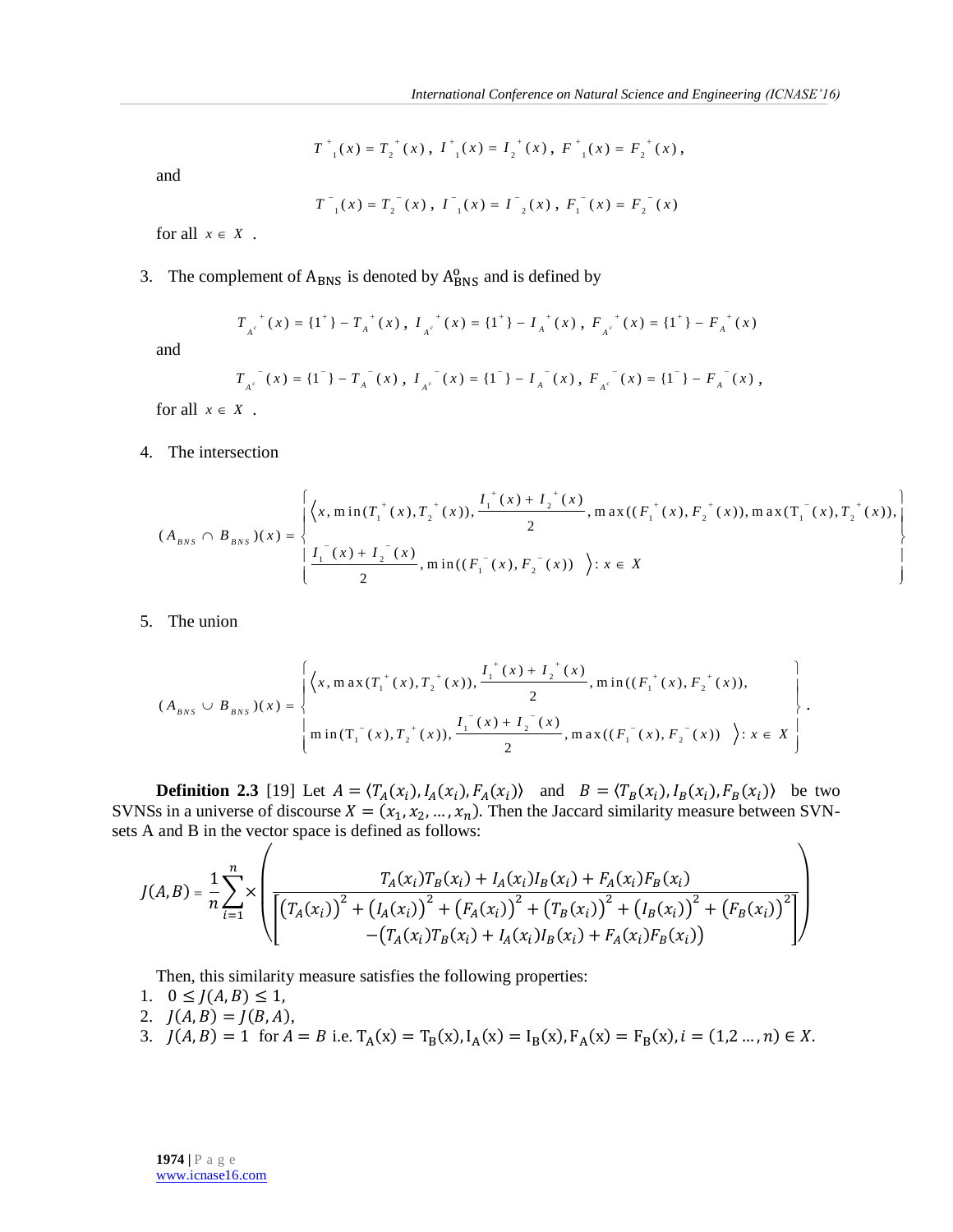$\setminus$ 

### **3. Jaccard vector similarity measure of Bipolar Neutrosophic Set**

In this section, we present a Jaccard vector similarity and weighted Jaccard vector similarity measure for bipolar neutrosophic sets by extending the approach of SVN-set [19] to bipolar neutrosophic set.

# **Definition 3.1** Let  $A = \langle T_A^+(x_i), I_A^+(x_i), F_A^+(x_i), T_A^-(x_i), I_A^-(x_i), F_A^-(x_i) \rangle$

and  $B = \langle T_B^+(x_i), I_B^+(x_i), F_B^-(x_i), T_B^-(x_i), I_B^-(x_i), F_B^-(x_i) \rangle$  be two BNSs. Then, Jaccard similarity measure between BNS A and B, denoted  $J(A, B)$ , is defined as follows:

$$
J(A,B) = \frac{1}{n} \sum_{i=1}^{n} \times \frac{1}{2} \left[ \frac{T_A^+(x_i)T_B^+(x_i) + I_A^+(x_i)I_B^+(x_i) + F_A^+(x_i)F_B^+(x_i) - (T_A^-(x_i))^2 + (I_A^+(x_i))^2 + (F_A^+(x_i))^2 + (T_B^+(x_i))^2 + (I_B^+(x_i))^2 + (I_B^+(x_i))^2 + (F_B^+(x_i))^2 + (F_B^+(x_i))^2 + (F_B^+(x_i))^2 + (F_B^-(x_i))^2 + (I_A^-(x_i))^2 + (I_A^-(x_i))^2 + (I_A^-(x_i))^2 + (I_B^-(x_i))^2 + (I_B^-(x_i))^2 + (F_B^-(x_i))^2 - (T_A^+(x_i)T_B^+(x_i) + I_A^+(x_i)I_B^+(x_i) + F_A^+(x_i)F_B^+(x_i)) - (T_A^-(x_i)T_B^-(x_i) + I_A^-(x_i)I_B^-(x_i) + F_A^-(x_i)F_B^-(x_i)) \right]
$$

**Definition 3.2** Let  $A = \langle T_A^+(x_i), I_A^+(x_i), F_A^+(x_i), T_A^-(x_i), I_A^-(x_i), F_A^-(x_i) \rangle$ 

and  $B = \langle T_B^+(x_i), I_B^+(x_i), F_B^+(x_i), T_B^-(x_i), I_B^-(x_i), F_B^-(x_i) \rangle$  be two BNSs and  $w_i \in [0,1]$  be the weight of each element  $x_i$  for ,  $i = (1, 2, ..., n)$  such that  $\sum_{i=1}^{n} w_i = 1$ . Then, weighted Jaccard similarity measure between BNS A and B, denoted  $J_w(A, B)$ , is defined as follows:

$$
J_{w}(A,B) = \sum_{i=1}^{n} \times \frac{1}{2} \left( \frac{W_{i}\left[\begin{matrix} T_{A}^{+}(x_{i})T_{B}^{+}(x_{i}) + I_{A}^{+}(x_{i})I_{B}^{+}(x_{i}) + F_{A}^{+}(x_{i})F_{B}^{+}(x_{i}) - \\ (T_{A}^{-}(x_{i})T_{B}^{-}(x_{i}) + I_{A}^{-}(x_{i})I_{B}^{-}(x_{i}) + F_{A}^{-}(x_{i})F_{B}^{-}(x_{i})) \end{matrix}\right]}{\left[\begin{matrix} (T_{A}^{+}(x_{i}))^{2} + (I_{A}^{+}(x_{i}))^{2} + (F_{A}^{+}(x_{i}))^{2} + (T_{B}^{+}(x_{i}))^{2} + (T_{B}^{+}(x_{i}))^{2} + (F_{B}^{+}(x_{i}))^{2} + (F_{B}^{+}(x_{i}))^{2} \\ (T_{A}^{-}(x_{i}))^{2} + (I_{A}^{-}(x_{i}))^{2} + (F_{A}^{-}(x_{i}))^{2} + (T_{B}^{-}(x_{i}))^{2} + (T_{B}^{-}(x_{i}))^{2} + (F_{B}^{-}(x_{i}))^{2} \\ -(T_{A}^{+}(x_{i})T_{B}^{+}(x_{i}) + I_{A}^{+}(x_{i})I_{B}^{+}(x_{i}) + F_{A}^{+}(x_{i})F_{B}^{+}(x_{i})) \\ -(T_{A}^{-}(x_{i})T_{B}^{-}(x_{i}) + I_{A}^{-}(x_{i})I_{B}^{-}(x_{i}) + F_{A}^{-}(x_{i})F_{B}^{-}(x_{i}))\end{matrix}\right)\right)
$$

**Proposition 3.3** Let  $J_w(A, B)$  be a Jaccard similarity measure between bipolar neutrosophic sets A and B. Then, we have

- 1.  $0 \leq J_w(A, B) \leq 1$ ,
- 2.  $J_w(A, B) = J_w(B, A),$
- 3.  $J_w(A, B) = 1$  for  $A = B$  i.e.  $T_A^+(x_i) = T_B^+(x_i)$ ,  $I_A^+(x_i) = I_B^+(x_i)$ ,  $F_A^+(x_i) = F_B^+(x_i)$ ,  $T_A^-(x_i) =$  $T_B^-(x_i), I_A^-(x_i) = I_B^-(x_i), F_A^-(x_i) = F_B^-(x_i)$   $i = (1,2...,n) \in X$ .

**Proof:**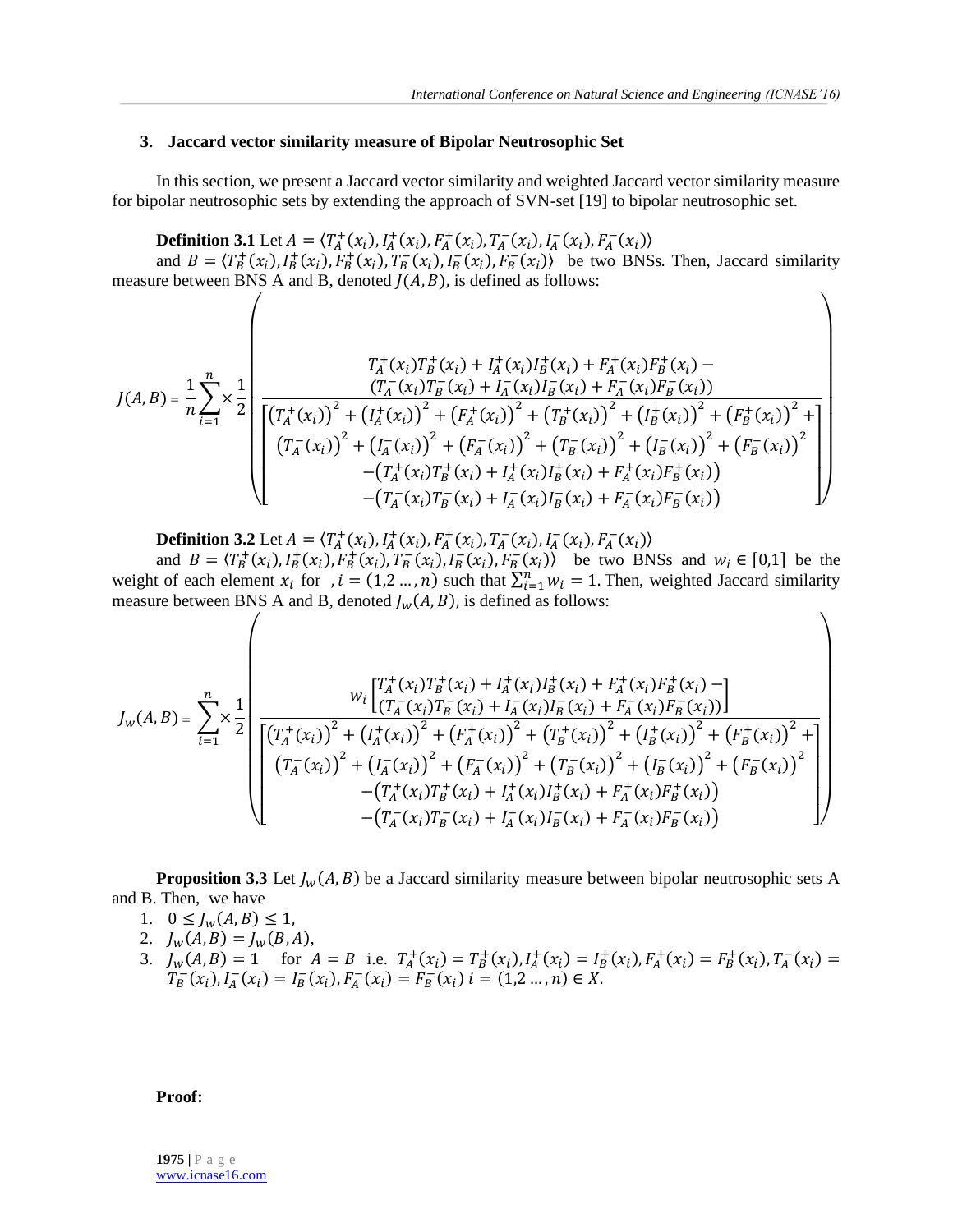1. It is clear from Definition 3.2.

2.

$$
J_{w}(A,B) = \sum_{i=1}^{n} \times \frac{1}{2} \sqrt{\frac{\left(T_{A}^{+}(x_{i})T_{B}^{+}(x_{i})+I_{A}^{+}(x_{i})I_{B}^{+}(x_{i})+F_{A}^{+}(x_{i})F_{B}^{+}(x_{i})-1\right)}{\left[\left(T_{A}^{+}(x_{i})\right)^{2}+\left(I_{A}^{+}(x_{i})\right)^{2}+\left(F_{A}^{+}(x_{i})\right)^{2}+\left(T_{B}^{+}(x_{i})\right)^{2}+\left(I_{B}^{+}(x_{i})\right)^{2}+\left(F_{B}^{+}(x_{i})\right)^{2}+\left(F_{B}^{+}(x_{i})\right)^{2}+\left(F_{B}^{+}(x_{i})\right)^{2}+\left(T_{B}^{+}(x_{i})\right)^{2}+\left(T_{B}^{+}(x_{i})\right)^{2}+\left(T_{B}^{+}(x_{i})\right)^{2}+\left(T_{B}^{+}(x_{i})\right)^{2}+\left(T_{B}^{+}(x_{i})\right)^{2}+\left(T_{B}^{+}(x_{i})\right)^{2}+\left(T_{B}^{+}(x_{i})\right)^{2}+\left(T_{B}^{+}(x_{i})\right)^{2}+\left(T_{B}^{+}(x_{i})\right)^{2}+\left(T_{B}^{+}(x_{i})\right)^{2}+\left(T_{B}^{+}(x_{i})\right)^{2}+\left(T_{B}^{+}(x_{i})\right)^{2}+\left(T_{B}^{+}(x_{i})\right)^{2}+\left(T_{B}^{+}(x_{i})\right)^{2}+\left(T_{B}^{+}(x_{i})\right)^{2}+\left(T_{B}^{+}(x_{i})\right)^{2}+\left(T_{B}^{+}(x_{i})\right)^{2}+\left(T_{B}^{+}(x_{i})\right)^{2}+\left(T_{B}^{+}(x_{i})\right)^{2}+\left(T_{B}^{+}(x_{i})\right)^{2}-\left(T_{B}^{+}(x_{i})\right)^{2}+\left(T_{B}^{+}(x_{i})\right)^{2}+\left(T_{B}^{+}(x_{i})\right)^{2}+\left(T_{B}^{+}(x_{i})\right)^{2}+\left(T_{B}^{+}(x_{i})\right)^{2}-\left(T_{B}^{+}(x_{i})\right)^{2}+\left(T_{B
$$

 $= I_w(B, A).$ 

3. Since  $T_A^+(x_i) = T_B^+(x_i)$ ,  $I_A^+(x_i) = I_B^+(x_i)$ ,  $F_A^+(x_i) = F_B^+(x_i)$ ,  $T_A^-(x_i) = T_B^-(x_i)$ ,  $I_A^-(x_i) =$  $I_B^-(x_i)$ ,  $F_A^-(x_i) = F_B^-(x_i)$   $i = (1,2,...,n) \in X$ , we have  $J_w(A, B) = 1$ . The proof is completed.

#### 4. **BN- Multi-criteria Decision Making Method**

In this section, we developed BN- Multi-criteria Decision Making Method based on weighted Jaccard vector similarity for bipolar neutrosophic sets by extending the some definitions of SVN-set [19,21] to bipolar neutrosophic set.

**Definition 4.1** Let  $U = (u_1, u_2, ..., u_m)$  be a set of alternatives,  $A = (a_1, a_2, ..., a_n)$  be the set of criteria,  $w = (w_1, w_2, ..., w_n)^T$  be the weight vector of the  $a_j$   $(j = 1, 2, ..., n)$  such that  $w_j \ge 0$  and  $\sum_{i=1}^n w_i = 1$  and  $[b_{ij}]_{m \times n} = \langle T_{ij}^+, I_{ij}^+, F_{ij}^-, I_{ij}^-, F_{ij}^- \rangle$  be the decision matrix in which the rating values of the alternatives. Then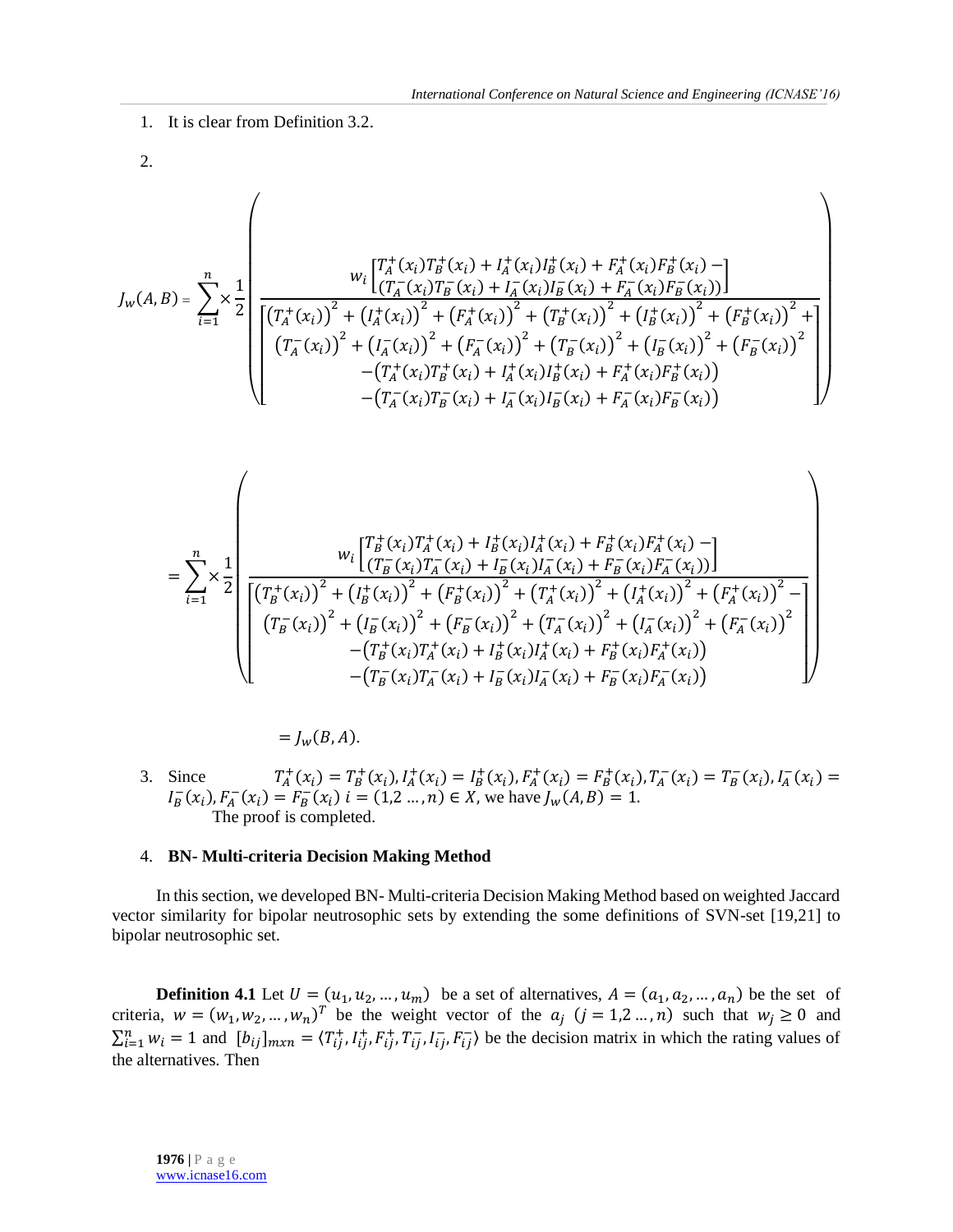1 2 <sup>1</sup> 1 1 1 2 <sup>1</sup> <sup>2</sup> 2 1 2 2 <sup>2</sup> 1 2 *n n n i j m n m m m m n a a a <sup>u</sup> b b <sup>b</sup> <sup>u</sup> b b <sup>b</sup> b u b b b* 

is called a BN-multi-attribute decision making matrix of the decision maker. Also;  $b_j^*$  is positive ideal bipolar neutrosophic solution of decision matrix  $[b_{ij}]_{m \times n}$  as form:

$$
b_j^* = \langle \max_i \{T_{ij}^+\}, \min_i \{I_{ij}^+\}, \min_i \{F_{ij}^+\}, \min_i \{T_{ij}^-\}, \max_i \{I_{ij}^-\}, \max_i \{T_{ij}^-\}\rangle
$$

and  $\overline{b}_j^*$  is negative ideal bipolar neutrosophic solution of decision matrix  $[b_{ij}]_{m \times n}$  as form:

$$
\overline{b}_j^* = \langle \min_i \{ T_{ij}^+ \}, \max_i \{ I_{ij}^+ \}, \max_i \{ F_{ij}^+ \}, \max_i \{ T_{ij}^- \}, \min_i \{ I_{ij}^- \}, \min_i \{ T_{ij}^- \} \rangle.
$$

#### **Algorithm:**

**Step1.** Give the decision-making matrix  $\left[ b_{ij} \right]_{m \times n}$ ; for decision;

**Step2.** Compute the positive ideal (or negative ideal) bipolar neutrosophic solution  $b_j^* =$ { $b_1^*, b_2^*, ... b_n^*$ } fo r $[b_{ij}]_{m \times n}$ ;

**Step3.** Calculate the weighted Jaccard vector similarity measure  $S_i$  between positive ideal (or negative ideal) bipolar neutrosophic solution  $b_j^*$  and  $b_i = \langle T_{ij}^+, I_{ij}^+, F_{ij}^+, T_{ij}^-, I_{ij}^-, F_{ij}^-\rangle$  and  $(i = 1, 2, ..., m)$  $(j = 1, 2, ..., n)$  as;

$$
S_{i} = J_{w}(b_{j}^{*}, b_{i}) = \sum_{j=1}^{n} \times \left( \frac{\left( (r_{j}^{*})^{+} (r_{ij}^{*})^{+} + (r_{j}^{*})^{+} (r_{ij}^{*})^{+} + (F_{j}^{*})^{+} (F_{ij}^{*})^{+} - (F_{ij}^{*})^{+} (F_{ij}^{*})^{+} - (F_{ij}^{*})^{+} (F_{ij}^{*})^{+} - (F_{ij}^{*})^{+} (F_{ij}^{*})^{+} - (F_{ij}^{*})^{+} (F_{ij}^{*})^{+} - (F_{ij}^{*})^{+} (F_{ij}^{*})^{+} (F_{ij}^{*})^{+} + (F_{ij}^{*})^{+} (F_{ij}^{*})^{+} (F_{ij}^{*})^{+} + (F_{ij}^{*})^{+} (F_{ij}^{*})^{+} - (F_{ij}^{*})^{+} (F_{ij}^{*})^{+} (F_{ij}^{*})^{+} (F_{ij}^{*})^{+} - (F_{ij}^{*})^{+} (F_{ij}^{*})^{+} (F_{ij}^{*})^{+} (F_{ij}^{*})^{+} (F_{ij}^{*})^{+} - (F_{ij}^{*})^{+} (F_{ij}^{*})^{+} (F_{ij}^{*})^{+} (F_{ij}^{*})^{+} (F_{ij}^{*})^{+} - (F_{ij}^{*})^{+} (F_{ij}^{*})^{+} (F_{ij}^{*})^{+} (F_{ij}^{*})^{+} - (F_{ij}^{*})^{+} (F_{ij}^{*})^{+} (F_{ij}^{*})^{+} - (F_{ij}^{*})^{+} (F_{ij}^{*})^{+} (F_{ij}^{*})^{+} - (F_{ij}^{*})^{+} (F_{ij}^{*})^{+} (F_{ij}^{*})^{+} - (F_{ij}^{*})^{+} (F_{ij}^{*})^{+} (F_{ij}^{*})^{+} - (F_{ij}^{*})^{+} (F_{ij}^{*})^{+} (F_{ij}^{*})^{+} - (F_{ij}^{*})^{+} (F_{ij}^{*})^{+} (F_{ij}^{*})^{+} - (F_{ij}^{*})^{+} (F_{ij}^{*})^{+} (F_{ij}^{*})^{+} - (F_{ij}^{*})^{+} (F_{ij}^{*})^{+} (F_{ij
$$

**Step 4.** Determine the nonincreasing order of  $S_i = J_w(b_j^*, b_i)$   $(i = 1, 2, ..., m)$   $(j = 1, 2, ..., n)$  and select the best alternative.

Now, we give a numerical example as follows;

**Example 4.2** Let us consider decision making problem adapted from Xu and Cia [21]. We consider Gaziantep hospital who intends to buy bed. Four types of beds (alternatives)  $u_i(i = 1,2,3,4)$  are available. The customer takes into account four attributes to evaluate the alternatives;  $a_1 = \text{air bed}$ ;  $a_2 = \text{moving bed}$ ;  $a_3$  = two motorized bed and use the bipolar neutrosophic values to evaluate the four possible alternatives  $u_i(i = 1, 2, 3, 4)$  under the above four attributes. Also, the weight vector of the attributes  $a_j(j = 1, 2, 3)$  is  $ω = (0.6, 0.3, 0.1)^T$ . Then,

### **Algorithm**

**Step1.** Constructed the decision matrix provided by the Gaziantep hospital as;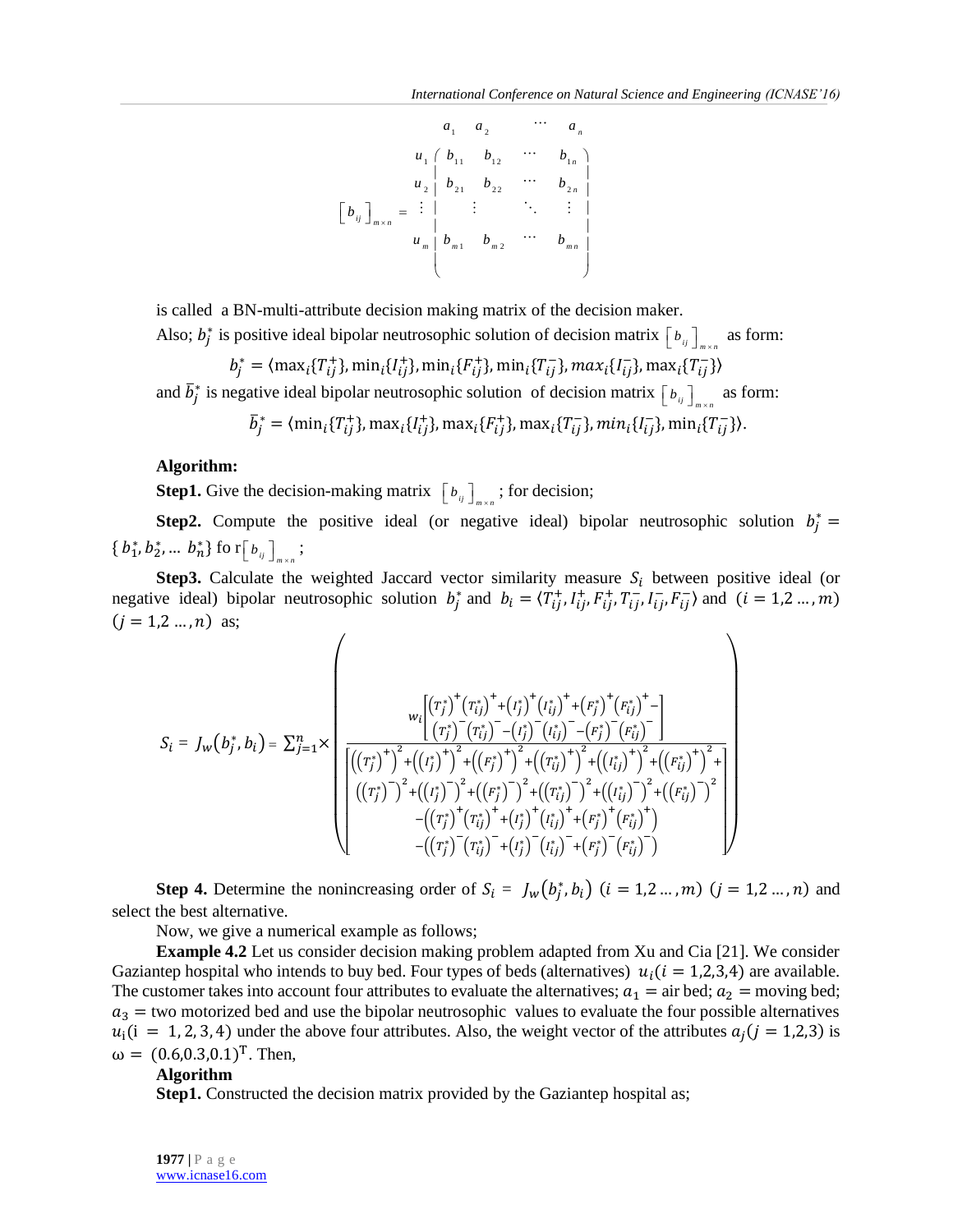*International Conference on Natural Science and Engineering (ICNASE'16)*

| Table 1: Decision matrix given by Hospital |       |                                                                                                             |       |  |  |
|--------------------------------------------|-------|-------------------------------------------------------------------------------------------------------------|-------|--|--|
|                                            | $a_1$ | a <sub>2</sub>                                                                                              | $a_3$ |  |  |
| $u_1$                                      |       | $(0.5, 0.7, 0.2, -0.7, -0.3, -0.6)$ $(0.4, 0.4, 0.5, -0.7, -0.8, -0.4)$ $(0.7, 0.7, 0.5, -0.8, -0.7, -0.6)$ |       |  |  |
| u <sub>2</sub>                             |       | $(0.9,0.7,0.5,-0.7,-0.7,-0.1)$ $(0.7,0.6,0.8,-0.7,-0.5,-0.1)$ $(0.9,0.4,0.6,-0.1,-0.7,-0.5)$                |       |  |  |
| u <sub>2</sub>                             |       | $(0.3, 0.4, 0.2, -0.6, -0.3, -0.7)$ $(0.2, 0.2, 0.2, -0.4, -0.7, -0.4)$ $(0.9, 0.5, 0.5, -0.6, -0.5, -0.2)$ |       |  |  |
| $u_{4}$                                    |       | $(0.9, 0.7, 0.2, -0.8, -0.6, -0.1)$ $(0.3, 0.5, 0.2, -0.5, -0.5, -0.2)$ $(0.5, 0.4, 0.5, -0.1, -0.7, -0.2)$ |       |  |  |

**Step2.** Computed the positive ideal bipolar neutrosophic solution as;

 $b_j^* = {\{ (0.9, 0.4, 0.2, -0.8, -0.3, -0.1), (0.7, 0.2, 0.2, -0.7, -0.5, -0.1), (0.9, 0.4, 0.5, -0.8, -0.5, -0.2) \}}$ 

**Step3.** Calculated the weighted Jaccard vector similarity measures  $S_i = J_w(b_j^*, b_i)$  as;

 $S_1 = 0.03126$  $S_2 = 0.05809$  $S_3 = 0.05033$  $S_4 = 0.30225$ 

**Step4**. Rank all the software systems of u  $(i = 1,2,3,4)$  according to the weighted Jaccard vector similarity measure as;

$$
S_2 \succ S_3 \succ S_1 \succ S_4
$$

and thus  $u_2$  is the most desirable alternative.

#### **5. Conclusions**

In this paper, we developed a multi-criteria decision making for bipolar neutrosophic sets based on Jaccard vector similarity measures and applied to a numerical example in order to confirm the practicality and accuracy of the proposed method. In the future, the method can be extend with different similarity and distance measures in fuzzy set, intuitionistic fuzzy set and neutrosophic set.

### **6. References**

- [1] Atanassov,K. Intuitionistic fuzzy sets. Fuzzy Sets and Systems, 20 (1986) 87-96.
- [2] Broumi, S., Deli, I., Smarandache, F. (2014). Distance and similarity measures of interval neutrosophic soft sets. Critical Review, Center for Mathematics of Uncertainty, Creighton University, USA, 8, 14-31.
- [3] S. Broumi, I. Deli, F. Smarandache, N-valued Interval Neutrosophic Sets and Their Application in Medical Diagnosis, Critical Review, Center for Mathematics of Uncertainty, Creighton University, USA, 10 (2015) 46-69.
- [4] S. Broumi and İ. Deli, Correlation measure for neutrosophic Refined sets and its application ın medical Diagnosis, Palestine journal of mathematics, 5(1) (2016) , 135–143.
- [5] I. Deli, S. Broumi, F. Smarandache, On neutrosophic refined sets and their applications in medical diagnosis, Journal of New Theory, 6 (2015) 88-98.